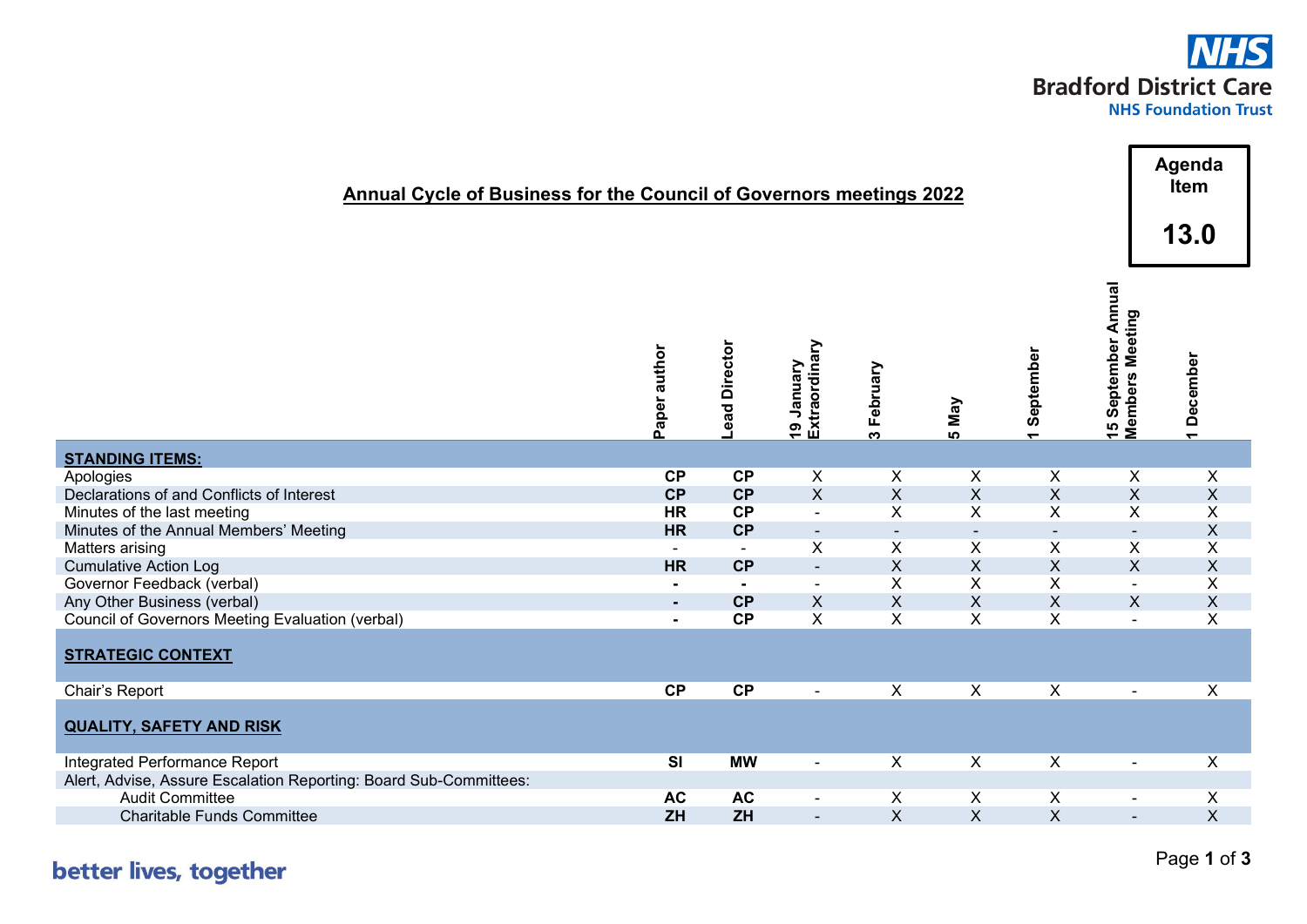

| Finance, Business and Investment Committee                                                                                                      | <b>MA</b>                       | <b>MA</b>  | $\blacksquare$                  | X              | X                         | X                         |                | X            |  |  |
|-------------------------------------------------------------------------------------------------------------------------------------------------|---------------------------------|------------|---------------------------------|----------------|---------------------------|---------------------------|----------------|--------------|--|--|
| Mental Health Legislation Committee                                                                                                             | <b>CP</b>                       | CP         |                                 | $\mathsf{X}$   | $\boldsymbol{\mathsf{X}}$ | X                         |                | $\mathsf X$  |  |  |
| <b>Quality and Safety Committee</b>                                                                                                             | GA                              | GA         | $\omega$                        | X              | X                         | X                         | $\blacksquare$ | Χ            |  |  |
| Workforce and Equality Committee                                                                                                                | <b>SL</b>                       | <b>SL</b>  |                                 | $\mathsf{X}$   | $\boldsymbol{\mathsf{X}}$ | $\mathsf{X}$              |                | $\mathsf X$  |  |  |
| Proposal for the Annual Members' Meeting                                                                                                        | <b>HR</b>                       | <b>PHo</b> | $\blacksquare$                  | $\omega$       | X                         | $\blacksquare$            | $\blacksquare$ |              |  |  |
| Annual Members' Meeting Thematic Report and Analysis                                                                                            | <b>HR</b>                       | <b>PHo</b> |                                 |                | $\sim$                    |                           | $\blacksquare$ | $\mathsf{X}$ |  |  |
| <b>Quality Report (Account) Presentation</b>                                                                                                    | NΜ                              | PHu        |                                 | $\blacksquare$ | Χ                         |                           |                |              |  |  |
| <b>Care Quality Commission Update</b>                                                                                                           | <b>BF</b>                       | <b>PHu</b> |                                 | X              |                           |                           |                |              |  |  |
| <b>WORKFORCE</b>                                                                                                                                |                                 |            |                                 |                |                           |                           |                |              |  |  |
| Remuneration of the Chair of the Trust and Non Executive Directors to ratify<br>(recommendation from the Remuneration Committee) Statutory duty |                                 |            | As required                     |                |                           |                           |                |              |  |  |
| Appointment of the Deputy Chair of the Trust (recommendation from the<br>Nominations Committee) Statutory duty                                  | As required, next due July 2022 |            |                                 |                |                           |                           |                |              |  |  |
| Appointment of the Senior Independent Director (recommendation from the<br>Nominations Committee) Statutory duty                                |                                 |            | As required, next due July 2022 |                |                           |                           |                |              |  |  |
| Appointment of the Chair of the Trust (to ratify) Private - (recommendation from the<br>Nominations Committee) Statutory duty                   |                                 |            | As required, next due July 2022 |                |                           |                           |                |              |  |  |
| Appointment of a Non Executive Director (to ratify) Private - (recommendation from<br>the Nominations Committee) Statutory duty                 |                                 |            | As required, next due July 2022 |                |                           |                           |                |              |  |  |
| Approve the appointment of the Chief Executive (approval) Private -<br>(recommendation from the Nominations Committee) Statutory duty           |                                 |            | As required                     |                |                           |                           |                |              |  |  |
| Performance Evaluation of the Chair and Non Executive Directors<br>(recommendation from the Remuneration Committee) - Private                   |                                 |            |                                 |                | $\sf X$                   |                           |                |              |  |  |
| <b>Staff Survey Outcome</b>                                                                                                                     | <b>HF</b>                       | <b>SK</b>  |                                 |                | X                         |                           |                |              |  |  |
| Freedom to Speak Up Guardian Report                                                                                                             | <b>LR</b>                       | PHu        |                                 |                |                           | $\boldsymbol{\mathsf{X}}$ |                |              |  |  |
| <b>FINANCE, SUSTAINABILITY AND GROWTH</b>                                                                                                       |                                 |            |                                 |                |                           |                           |                |              |  |  |
| Approval of any significant transactions <b>Statutory duty</b>                                                                                  |                                 |            | As required                     |                |                           |                           |                |              |  |  |
| Update on capital investment for Lynfield Mount Hospital                                                                                        |                                 |            | As required                     |                |                           |                           |                |              |  |  |
| <b>WELL LED AND GOVERNANCE</b>                                                                                                                  |                                 |            |                                 |                |                           |                           |                |              |  |  |
| <b>Operational Plan Progress Update</b>                                                                                                         | <b>SI</b>                       | <b>MW</b>  |                                 | $\blacksquare$ | X                         |                           |                |              |  |  |

## better lives, together